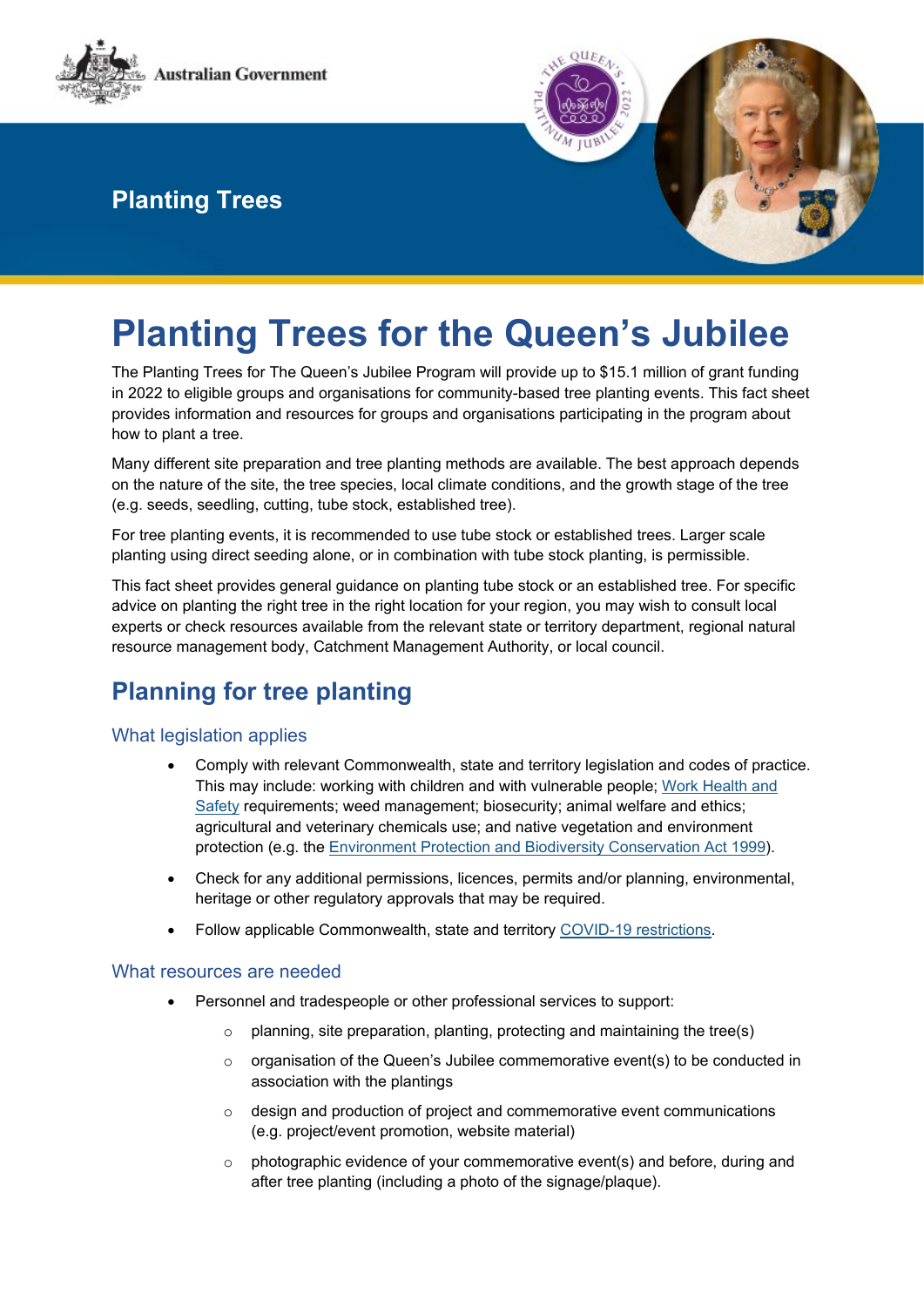

### What resources are needed (continued)

- Machinery to clear and prepare the site, such as mowers/tractor with slasher, hole diggers, grader, backhoe, soil ripper, steam weeders, brush cutter, chainsaw, and hired waste removal bins.
- Materials, products and equipment to prepare the site and undertake planting, such as herbicides, knapsacks/weed sprayers, weeding tools, seed, tube stock, buckets, spades, mulch, compost, soil ameliorants/fertiliser, tree guards, weed matting, planting hardware, fencing materials or bollards. Consider if it is economical for required items to be purchased, leased or hired.
- Record keeping software, and if relevant, camera and access to geographic information system software or applications for mapping, surveys, monitoring and analysis activities.
- First aid and personal protective equipment (e.g. gloves, masks, earmuffs, sunscreen, safety glasses) and any project related insurance.
- Appropriate signage/plaques to recognise the plantings are part of The Queen's Jubilee commemorations (see funding recognition guidelines) and materials/equipment for installation.

#### When to plant

- While tree planting activities must be completed by 30 November 2023, plan to complete your plantings as soon as practicably possible in case there are unforeseen delays and to allow time to monitor and maintain initial plantings and replace plant losses.
- Identify the best time of year for planting your species for your local area; this will depend on the local rainfall and temperature, as well as the tree species and its stage of growth.
- Have a plan in case there are delays due to seasonal and weather conditions, and other disruptions.

### Where to plant

- Select one or more sites for tree planting within eligible locations, and in a long-term position to provide a commemorative legacy.
- Seek site owner approval for the tree planting, and where applicable, relevant authorities such as your local council. Purchase or acquisition of land or buildings are not eligible activities funded under the program.
- Consider the expected tree size and tree needs (soil, water, light and nutrients) as well as the existing site use, proximity to infrastructure and neighbouring properties.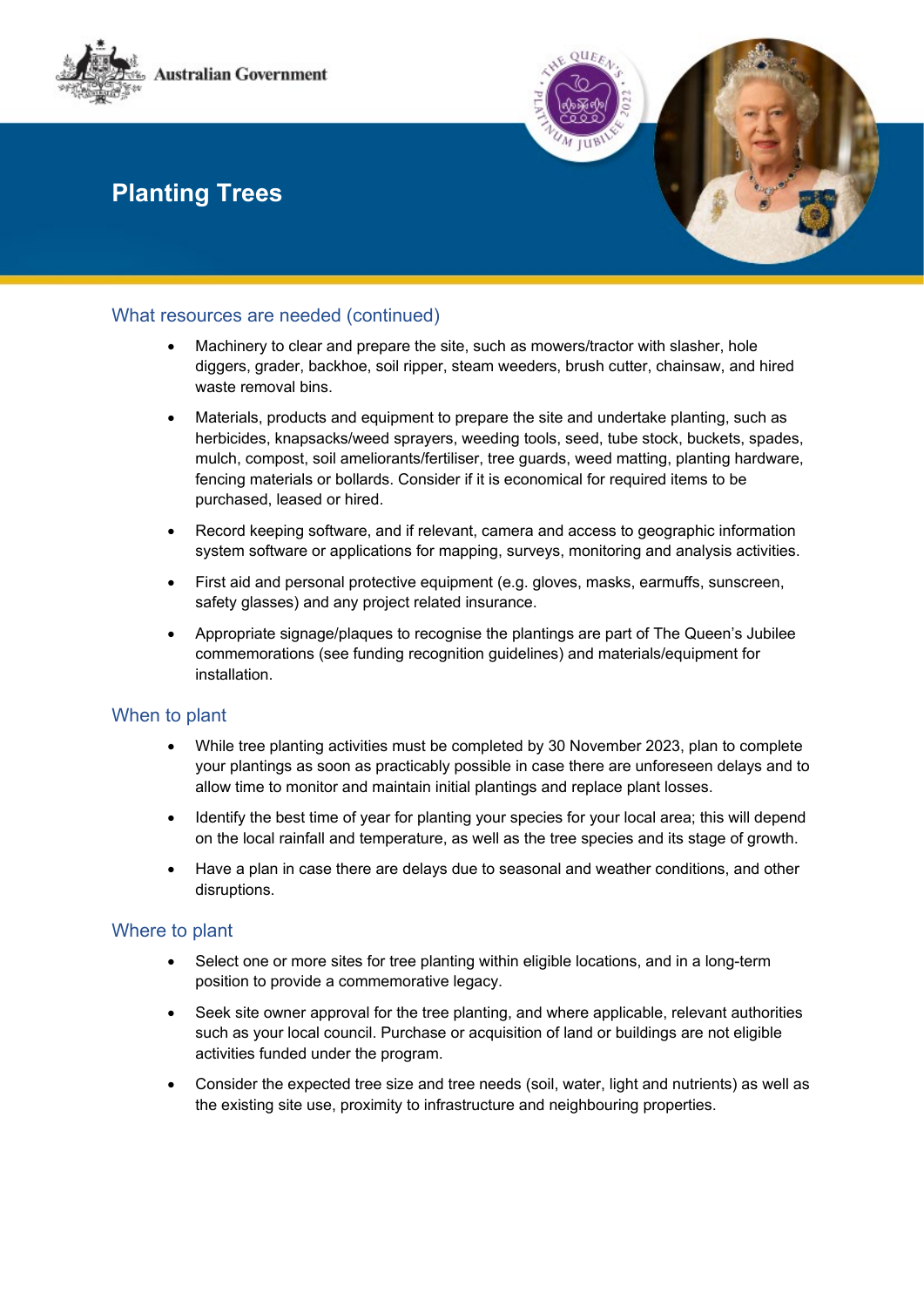

### What to plant

- Select regionally appropriate Australian native or non native tree species with a potential height of at least 2 metres when mature.
- Consider environmental and community benefits, such as providing food and habitat for native fauna; improving and expanding natural habitats; reducing urban heat effects; beautifying the local environment; creating colour; creating local vegetation themes; and enhancing community well-being.
- Assess tree costs, establishment and maintenance needs, and fire, pest and disease risks.

### What not to plant

- Do not plant tree species that are not regionally appropriate and trees without a potential height of at least 2 metres when mature.
- Do not plant known weed species or species with potential to become an agricultural or environmental weed (e.g. [Athel pine,](https://profiles.ala.org.au/opus/weeds-australia/profile/Tamarix%20aphylla) [English Broom,](https://profiles.ala.org.au/opus/weeds-australia/profile/Cytisus%20scoparius) [European](https://profiles.ala.org.au/opus/weeds-australia/profile/Olea%20europaea%20subsp.%20europaea) and African Olives; some species of Willow; the 32 [Weeds of National Significance;](https://weeds.org.au/) National Environmental Alert List species; and Agricultural Sleeper Weed List species). Some species when planted out of region may have potential to become a weed. Such plants, and those that are declared noxious or pest plants in your state or territory, are not eligible under the program.
- Avoid species that may drop limbs in urban areas and those that may increase potential fire risks near infrastructure.

### **Planting and protecting the tree**

#### How to prepare the site

- Remove any debris from the site and control existing weeds and pests. Consider how you may manage weed emergence from the existing soil seed bank, such as scraping away soil, use of weed matting, or thick compost.
- Seek professional advice and relevant approvals if removing willows. Broad scale clearing of native vegetation, including native grasslands, is not an eligible activity funded under the program.
- Prepare the soil for planting (e.g. ripping, scraping) as needed. Earthworks or landscaping unrelated to tree planting site preparation are not eligible activities funded under the program.
- Check [Weeds Australia](https://weeds.org.au/overview/lists-strategies/) for guidance on weed control and identifying plants of concern and review [Pest Smart](https://pestsmart.org.au/resource-category/guidelines/) guidance on pest control.